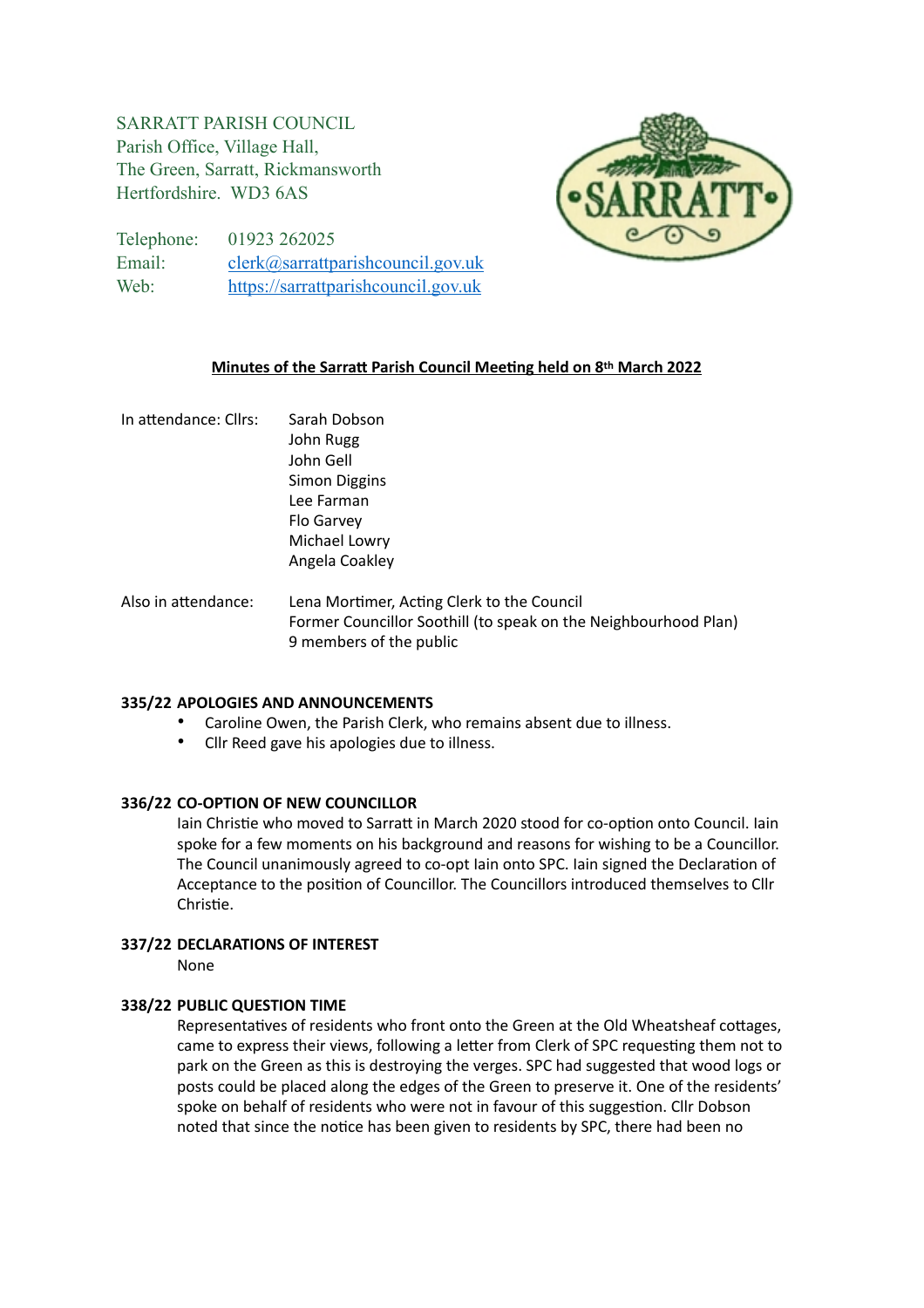parking on the Green. The residents said visitors to the village are the ones parking on the Green. Following a discussion, it was agreed that 'No Parking' signs would be put up on the Green opposite the Wheatsheaf Cottages and the situation would be monitored. If necessary small wooden posts, rather than logs would be considered if parking on the Green continued.

All residents agreed that the large refuse collection trucks and vehicles using this area of the Green to turn round are the main culprits of damage to the verges, so much so the roadway had been widened, and what could be done about it. Cllr Rugg stated there is a gas main and an electricity cable under this area preventing bollards being sunk into the earth. Cllr Diggins explained the complex situation around the division of responsibilities around road maintenance, which could be expensive and suggested the new line of the road should be taken rather than a historic one. SPC own the roadway and residents have an easement over the road.

A comment was made that one of the 'No Parking' signs opposite the Boot by the bus stop was broken. Council agreed to replace this.

#### **339/22 MINUTES AND MATTERS ARISING**

350/22: Amend end of second bullet point to read 'information provided to Cllr Farman by Mr Stephen Giles-Medhurst'

Otherwise the minutes of 8 February 2022 were agreed as a true and accurate reflection of the meeting.

Proposed: Cllr Rugg; Seconded Cllr Gell

### **340/22 TO RECEIVE REPORTS FROM REPRESENTATIVES WHO HAVE ATTENDED MEETINGS ON BEHALF OF THE COUNCIL**

- Cllr John Gell attended a recent Village Hall Meeting during which the topic of recycling for the Hirers of the Hall was discussed. This applies from 7 February 2022. Users of the facility should, in future, recycle small amounts of waste. Three new labelled bins have been provided for this purpose in the kitchen, by the cooker. Clean, recyclable items (glass, tins, plastic) can be placed into the bins, not into the general bins. Hirers with large quantities of recyclable waste should take this away with them and not put it in the industrial bin on site. Contaminated packaging (e.g. with food) should continue to be disposed of in the general waste bins. Cllr Dobson noted that although notices from the Village Hall Committee has advised there was a paper/cardboard recycling bin available, no such bin was in place, and asked Cllr Gell to raise this with the Committee. Disabled parking front of the Village Hall car park. Cllr Gell has been advised by the Village Hall Committee this will be addressed under the new plans / extension for the front of the Village Hall. Cllr Gell noted these plans would see the new front of the Hall extend over SPC land. Cllr Dobson advised she had already spoken to Roger Dudley, Chair of the Village Hall Committee, about the proposed plans, but had not heard further from him on this matter.
- Cllrs Garvey and Rugg attended the KGV Management Committee meeting on 7 March 2022. Cllr Garvey proposed the installation of electric charging points and bike racks. There was support for both proposals and SCCF has offered to provide funding for the bike racks. Where exactly to locate them now needs to be considered. This was a much more positive reaction than Cllr Garvey received from the Village Hall Committee on EV charging points, who felt the need for this was some way off.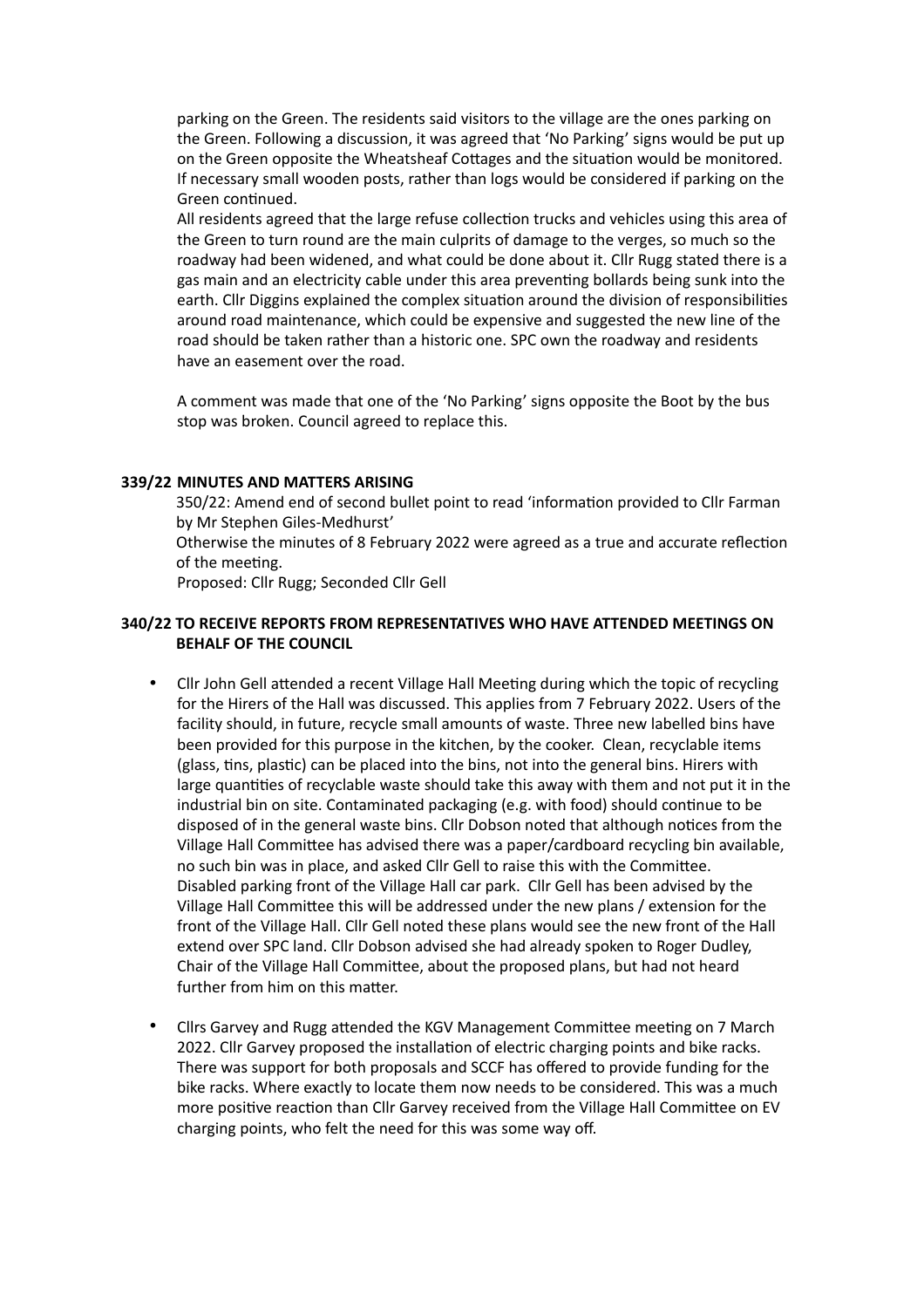It is understood the change of use to the KGV pavilion to enable the sale of alcohol on match days and for a limited number of events (8) during the course of the year has been approved by TRDC. Though this decision is yet to appear on TRDC website. KGV will now need to apply for the actual licence for the sale of alcohol. KGV are also looking to apply for a further 'change of use', although it has not been made clear to Cllr Rugg exactly what this new change of use is.

The exterior condition of the building is deteriorating quite badly. It is understood the cost of replacing the doors and windows is around £11,000. Some help is also required from members for decorating and odd jobs. Unfortunately, the Lottery Grant bid to fund these repairs was refused. Due to COVID many grants are now being awarded primarily to deprived areas. KGV is very grateful for the continuing grants from SPC for field maintenance.

There has also been talk of the need to move the football pitch, now there is no longer a cricket pitch in place, to reduce the flooding onto the pitch from the pavilion. WiFi will be installed. Both of which will come at additional costs. The retaining edges of the Tennis courts are deteriorating. With the help of KGV funds and an SPC grant, £40,000 was spent on a new surface for the courts in 2017, so maintaining this is essential. It is understood the after-school club that has been using the pavilion will close at the end of the current academic year, which is an important income stream for KGV. Although there may be a youth club interested in hiring the facilities during the holidays. A café owner has asked if he could set up a coffee shop at KGV but he would need significant investment in the kitchen facilities before this could happen. The Indoor bowls club is having a post-COVID revival with 17 people attending the session last week, although this will shortly shut down for the summer as a number of

members play (outdoors) Crown Bowls. Cllr Diggins suggested whether KGV might consider local crowd-funding to raise the money for the much needed repairs.

• Cllr Dobson attended the Chorleywood & Sarratt Local Area Forum. Attendees included the Chairs of the two Parish Councils, District Councillor Reed, several other District Councillors and Leads for the Residents' Associations in the area.

The Police report for Chorleywood North and Sarratt advised the statistics for the areas of most concern at the moment. These were:

| – Vehicles Thefts | 2020=31; 2021=46 |
|-------------------|------------------|
| – Burglaries      | 2020=39; 2021=22 |

Drugs are not considered a big issue in the area, and anti-social behaviour is also not a major problem currently. Parking in the 'D' opposite St. Clement Danes was raised by the Police Officers who advised the problem was not the Sixth Formers who all consistently parked on the left hand-side, rather the problem is being caused by parents parking on the right hand side, and the verges, so blocking the road at pick-up time, so much so emergency vehicles were unable to get through a couple of weeks ago. Penalties cannot be enforced by the Police because the yellow lines have been worn away as the road surface has deteriorated over the years. County Cllr Williams has therefore allocated some of his Locality Budget for the repairs. Once done yellow lines will be applied and the Police will enforce parking penalties. It was reported the school has been very cooperative, although as a parent of a child at St. Clement Danes, Cllr Dobson has never received any communication from the school about the parking situation at pick-up. County Cllr Williams also advised steps were being taken to address HGVs using North Hill. Cllr Diggins commented that this issue will take time to sort. Advisory notices are in existence, but a Traffic Order to stop trucks using North Hill, other than when making a delivery in the village, can take up to 18 months.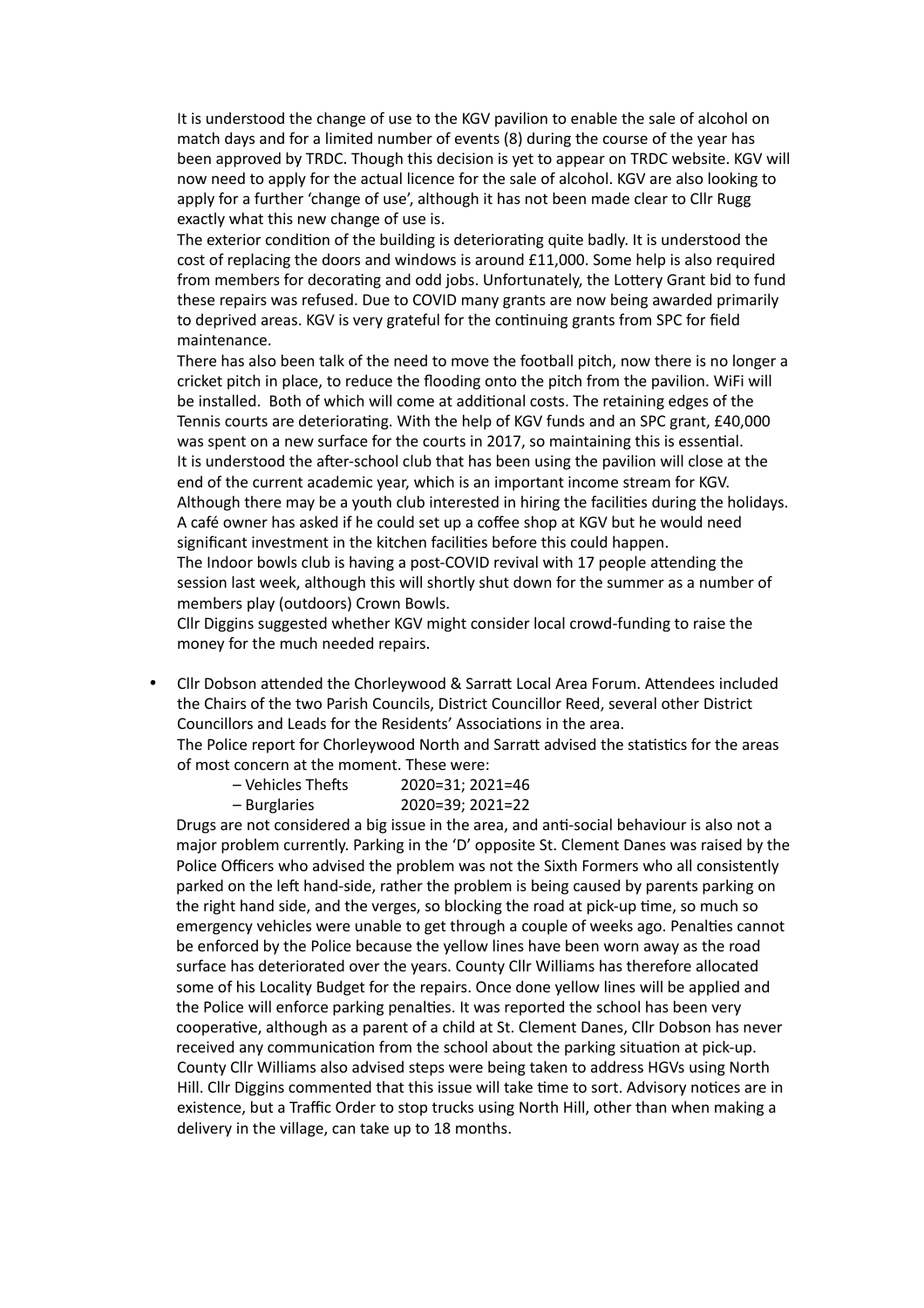Chorleywood Parish Council are planning an event for the Queen's Jubilee, which looks to be very similar to what Sarratt is planning – a low key event for residents. Chorleywood Common lost 15-20 trees during the recent storms. The Local Area Forum received an update on the progress of the TRDC new Local Plan. The publication date has been pushed back to 2025, two years after District Councils are required by the government to complete their new Local Plans. TRDC have also voted to re-open Reg 18 so allowing sites previously considered but then dropped in the last Reg 18 to be re-submitted, and allow completely new sites to be put forward, to enable them to meet their target of ca, 12,500 new homes by 2036. Grave concern was expressed by the Chairs of both Parish Councils, the Residents Association representatives, and District Councillor Reed, who noted that for whatever reason, TRDC was not prepared to challenge the centrally allocated housing, and now out of date target, which they were permitted to do, in order to minimise building on Green Belt, and by pushing back the TRDC Local Plan to 2025, two years after it should have been published leaves a 2 year window for developers to submit plans for large developments that could then potentially be decided upon by the National Planning Inspectorate rather the TRDC as the Local Planning Authority. The Chair of the Local Area Forum was urged to go back to his fellow Councillors who had voted for the extension, to revisit their decision and vote to submit a plan for a smaller number of houses on already identified plots by 2023.

#### **341/22 CLERK/RFO REPORT**

The Clerk provided her report in conjunction with the review of the Action Log and other Agenda Items.

#### **342/22 ACTION LOG**

- Progress on the Action Log was discussed with Councillors.
- Airspace concern re: Model Farm has been referred to Environmental Health at TRDC after an unhelpful contact with the CAA.
- Catapult Services have been identified as a company that can annually service our defibrillators. It was agreed SPC would 'sign-up' for the Bronze level of service which would see an annual check on both defibrillators.
- No parking signs for the Green they have all been used, so new ones need to be ordered.
- The memorial bench with plaque for Mr Wigg has been ordered.
- The May fair dates are pull onto the Green on the 3rd May Fair on the  $6/7/8$ <sup>th</sup> May and depart on the 9th May 2022.

#### **PLANNING**

#### **343/22 LEAD COUNCILLORS REPORT**

Cllr Farman advised Matthew Roberts (Enforcement Officer) and Scott Volker (Planning Officer) from TRDC had recently visited the Mulberry Bush given a number of concerns raised over recent developments and activity there, including an 'outdoor school'. Internal TRDC discussions are now taking place on what next steps they are likely to take. Cllr Dobson advised she had contacted County Councillor Williams regarding the preplanning application the Burlington Property Group stated they had made to Herts Highways during the online public consultation events they held at the beginning of February and was waiting to hear back from him. County Councillor Williams is our County Councillor but also the Lead Councillor for Highways at HCC. Cllr Diggins has drafted letters to the Scout Association and the NHS regarding their involvement in the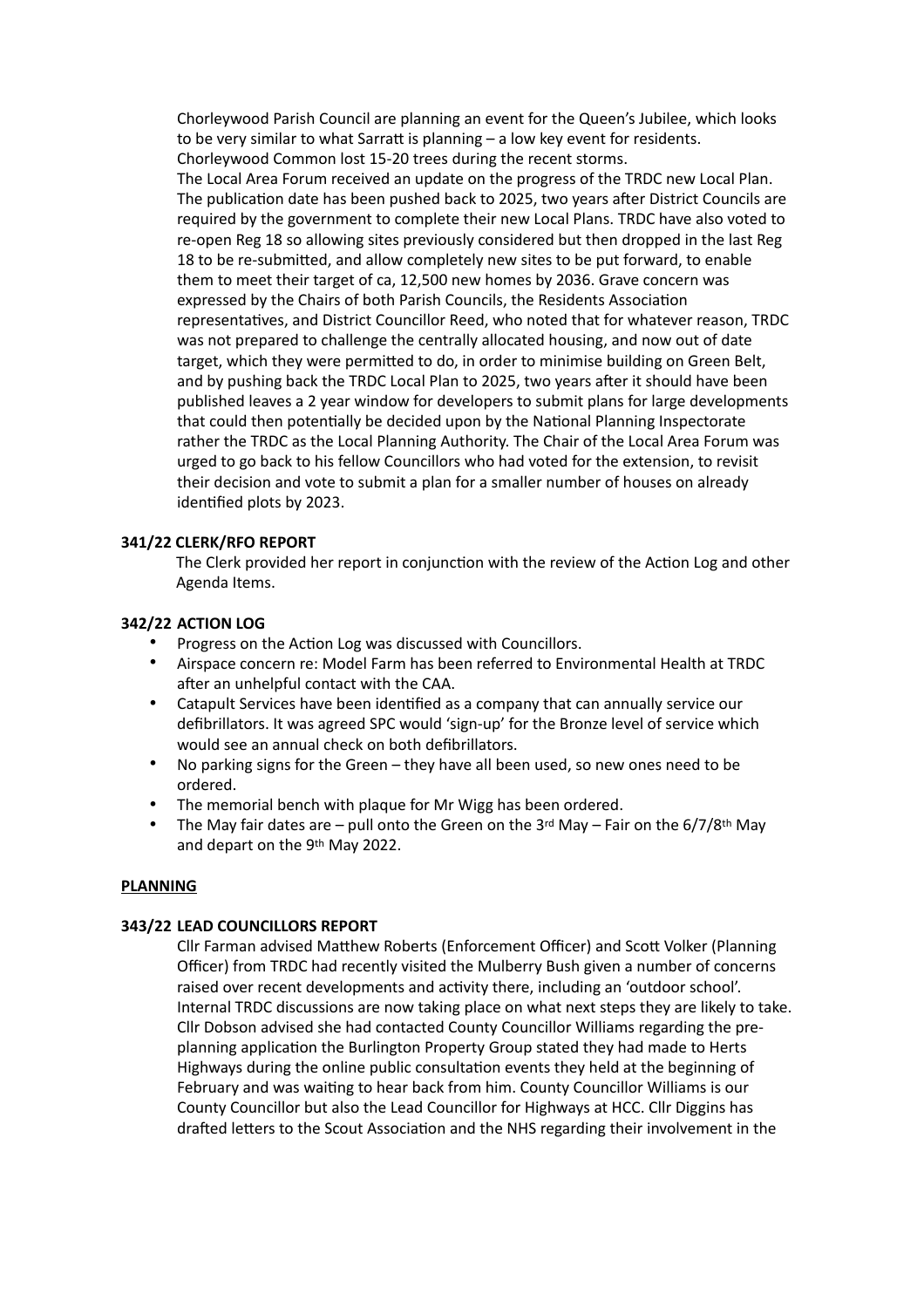development which will be sent out by the Parish Clerk. SPC will publish these letters on its website, and direct parishioners to them in Spotlight.

#### **344/22 NEIGHBOURHOOD PLAN UPDATE**

Former Councillor Ant Soothill reported that the Neighbourhood Plan Working Group had considered a number of changes to its draft planning policies following the public consultation at the end of last year. They will now be scheduling a meeting with TRDC with a view to getting their approval to our revised draft plan. Further statutory consultations will therefore be required so it is likely that the Neighbourhood Plan will now not be able to schedule a referendum for adoption of the plan until later in the year.

#### **345/22 TO COMMENT ON PLANNING APPLICATIONS**

• **2 Park Cottages New Road WD3 6HD - 22/0281/FUL Demolition of existing outbuilding, erection of a single storey rear extension, alterations to fenestration including replacement flank windows and double doors to front elevation and raised terrace** 

SPC: No objection – While this site is in an AONB, the modest rear extension is using part of the existing developed land so has minimal effect on biodiversity of the site. This application also brings welcome investment to the property including a move to a more environmentally friendly heating source. We would request that the applicant and planners consider the effect of the pitch of the extension roof on the light access to the neighbouring property.

• **Crestyl Dimmocks Lane Sarratt Hertfordshire WD3 6AR - 22/0289/FUL Demolition of existing roof and construction of new roof to facilitate roof level accommodation including increase in ridge height, dormer windows and rooflights, construction of front porch, alterations to external materials and alterations to fenestration**

SPC: No objection – SPC support this application as an option that fits better with the surrounding dwellings when compared with the previously approved permitted development application

- **Little Paddock Little Windmill Hill Chipperfield WD4 9DG 22/0271/FUL Construction of raised patio and installation of new window/doors** SPC: No Objection. SPC encourage the applicant to offset any loss of biodiversity due to this application by additional planting on the site
- **27 Church Lane Sarratt WD3 6HN 22/0197/FUL Extension to existing driveway and landscape alterations** SPC: No Objection
- **27 Church Lane Sarratt WD3 6HN 22/0189/CLPD Certificate of Lawfulness Proposed Development: Single storey rear extension** SPC: No Objection – SPC request that the applicant significantly exceeds the current building requirements for insulation so that this extension can help the building reduce its impact on the environment
- **Pennyfields The Green Sarratt WD3 6AT 22/0108/FUL Single storey rear extension**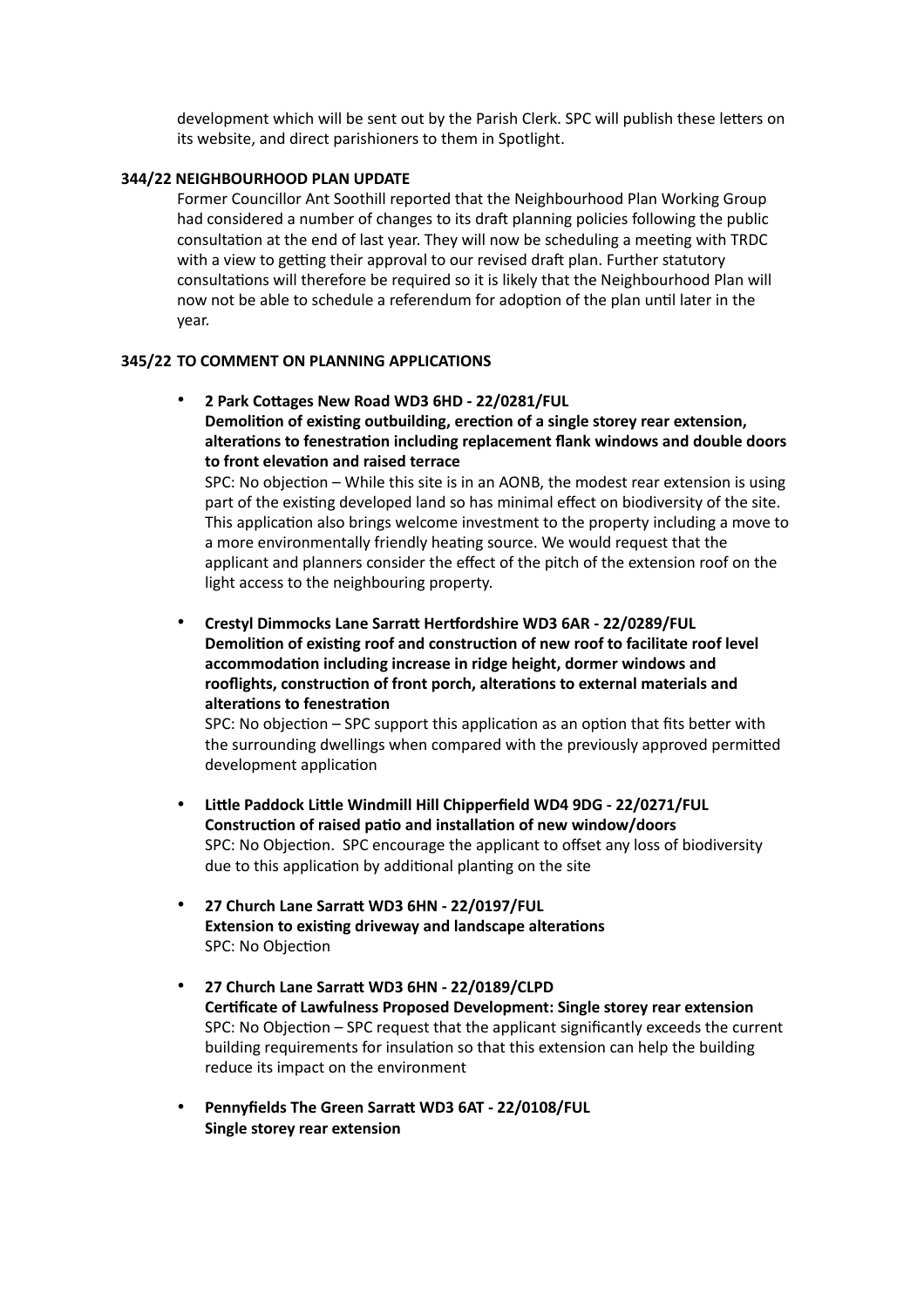SPC: Strongly object on the basis that this site has not undertaken previous requirements and this application would constitute over development in the green belt and the conservation area.

• **12 Deadman's Ash Lane Sarratt WD3 6AL - 21/2720/FUL Removal of rear conservatory, construction of single storey front, side and rear extensions.**

SPC: Object on the basis that this application is in addition to previous permitted developments and this application constitutes overdevelopment on Green Belt land.

• **Sarratt House The Green Sarratt WD3 6BL - 22/0062/FUL Listed Building Consent: Refurbishment of windows, repairs to guttering, repairs to railings, replacement windows, single storey rear extension and removal of chimney breast**

SPC: No Objection – although this is a modest extension to this listed building, SPC welcome the investment to sensitively improve this building. Information on the look and materials of the extension is sparse in the submitted documents so we request that efforts are made to ensure this is in keeping with this listed building.

## • **Sarratt House The Green Sarratt WD3 6BL - 22/0063/LBC**

**Listed Building Consent: Refurbishment of windows, repairs to guttering, repairs to railings, replacement windows, single storey rear extension and removal of chimney breast**

SPC: Object – SPC welcome the investment to renovate this historic building. However from the available submitted information it is not apparently possible to assess how closely the replacement windows will match the existing look and design

## • **Ramillies The Green Sarratt Hertfordshire WD3 6AY - 22/0359/CLPD Certificate of Lawfulness Proposed Development: Construction of a detached ancillary building**

SPC: Noted. SPC request that as the Ramillies property is in the Conservation area, any restrictions on development are checked as well as reinforcing access and other restrictions to ensure this building remains ancillary to the main property.

• **The Mulberry Bush Farm Dawes Lane Sarratt WD3 6BQ - 22/0117/RSP Part Retrospective: External alterations to former agricultural buildings following the change of use to flexible commercial use (Class C1 hotel / holiday accommodation) including the insertion of rooflights, windows and doors, alterations to openings, addition of external balustrade and re-cladding of the exterior walls**

SPC: Very strongly object, on the basis that this application shows commercial use floor space to be a total of 528m<sup>2</sup> which exceeds previous approved permission and change of use planning rules.

### **346/22 TO NOTE PLANNING DECISIONS**

• Prior Approval: Single storey rear extension (depth 5 meters, maximum height 3.67 meters, maximum eaves height 2.77 meters) Hollymead Bucks Hill Kings Langley Hertfordshire WD4 9AT Ref. No: 21/2946/PDE | Received: Thu 30 Dec 2021 | Validated: Thu 30 Dec 2021 | Status: Decided **TRDC: Approved**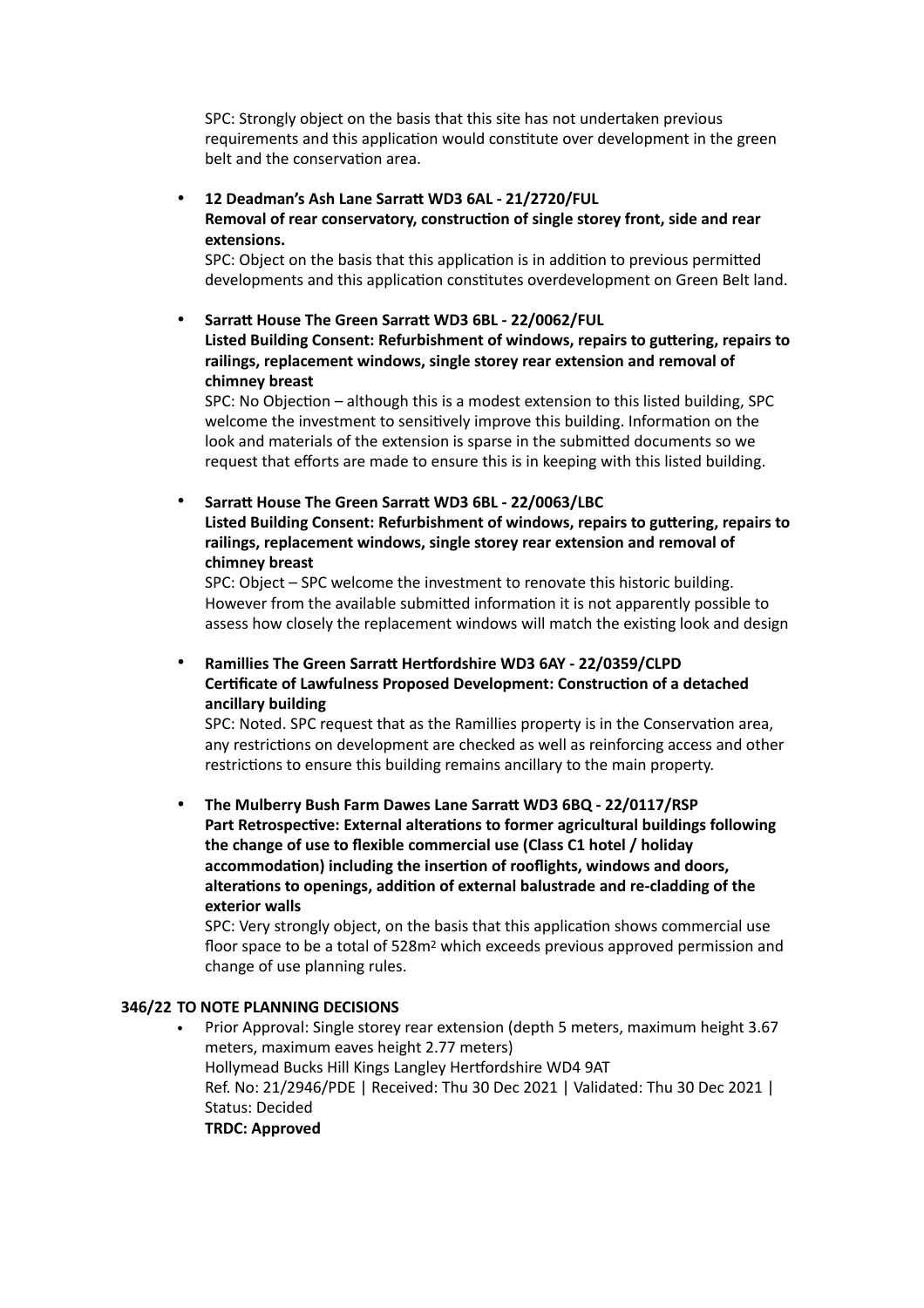- Certificate of Lawfulness Proposed Development: Insertion of dormer window Heather Cottage Penmans Hill Chipperfield WD4 9DJ Ref. No: 21/2915/CLPD | Received: Thu 23 Dec 2021 | Validated: Thu 23 Dec 2021 | Status: Decided **TRDC: Refused**
- Certificate of Lawfulness Proposed Development: Erection of outbuilding 27 Church Lane Sarratt WD3 6HN Ref. No: 21/2913/CLPD | Received: Thu 23 Dec 2021 | Validated: Tue 04 Jan 2022 | Status: Decided **TRDC: Approved**

• Listed Building Consent: Installation of proposed secondary windows The White Cottage The Green Sarratt WD3 6BL Ref. No: 21/2903/LBC | Received: Wed 22 Dec 2021 | Validated: Wed 22 Dec 2021 | Status: Decided

## **SPC: No Objection TRDC: Approved**

- Certificate of lawfulness proposed development: Erection of a detached outbuilding Nasus Dunny Lane Belsize Kings Langley Hertfordshire WD4 9DE Ref. No: 21/2845/CLPD | Received: Wed 15 Dec 2021 | Validated: Wed 15 Dec 2021 | Status: Decided **TRDC: Approved**
- Loft Conversion including hip to gable roof alterations, front and rear dormers, rooflights, chimney and porch with roof canop Nasus Dunny Lane Belsize Kings Langley Hertfordshire WD4 9D Ref. No: 21/2846/FUL | Received: Wed 15 Dec 2021 | Validated: Thu 16 Dec 2021 | Status: Decided

## **SPC: No objection TRDC: Approved**

• Certificate of Lawfulness for Proposed Development: Single storey rear extension Nasus Dunny Lane Belsize Kings Langley Hertfordshire WD4 9DE Ref. No: 21/2844/CLPD | Received: Wed 15 Dec 2021 | Validated: Wed 15 Dec 2021 | Status: Decided

### **TRDC: Approved**

• Certificate of Lawfulness for Existing Use: Use of part existing stable building as independent dwelling house (Class C3)

The Goslings Bottom Lane Sarratt WD3 6DL

Ref. No: 21/2479/CLED | Received: Tue 26 Oct 2021 | Validated: Tue 26 Oct 2021 | Status: Decided

**TRDC: Refused**

### **ENVIRONMENT**

### **347/22 COUNCILLORS REPORT**

### **Commonwood on the south side of Bottom Lane.**

TRDC continue to fail to respond to our formal requests for their Tree Officers to inspect and assess this small, detached area of the Registered Common to determine if it could benefit from a blanket Tree Protection Order following recent illegal felling of trees. This was an effective mechanism employed a few years ago in Penman's Green when the Parish faced a similar situation. The initial response from TRDC to report any illegal felling to the Police Authorities was rejected by the Parish Council. The mature Ash trees subject to a complaint from a neighbouring landowner were as recommended by the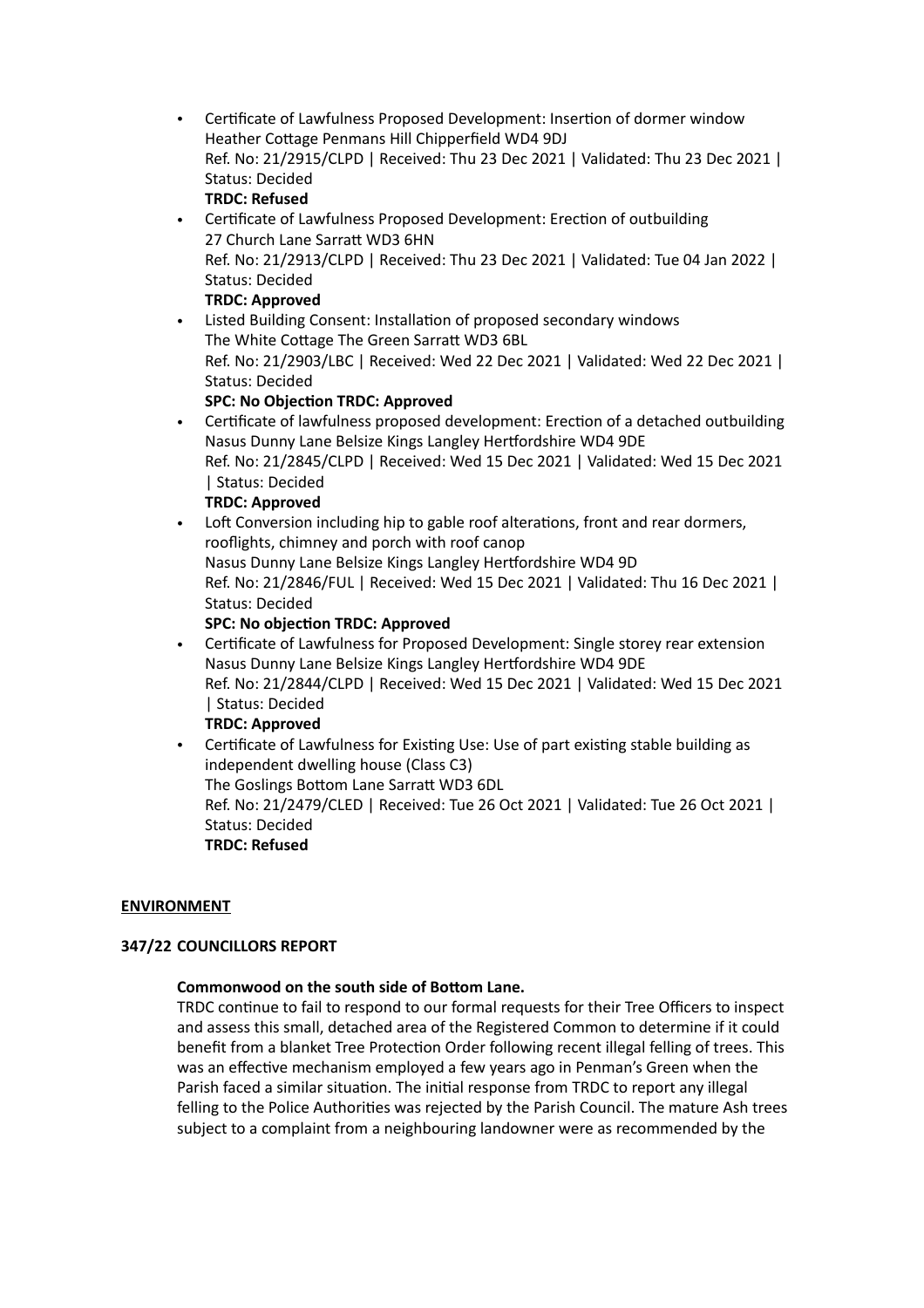TRDC Tree Officers, inspected by a Tree Surgeon who reported he was unable to determine if a claimed advanced state of Ash Die Back is making the trees dangerous and require immediate felling. He suggested it would be better to wait until the trees were in leaf. This was unacceptable to the neighbouring landowner. SPC have now commissioned an inspection of the Ash Trees by a professional Arborist at a cost of £450 +VAT that will be undertaken on Thurs 17 March.

#### **Dawes Common**

Protective logs and posts have been erected on Dawes Lane to deter Illegal parking on the edges of the woodlands. Thanks go to Nick Mortimer and Andrew Whitewood who managed the operation.

#### **Rights of Way**

A productive and useful 2-hour meeting was held with Julian Thornton the Herts CC Countryside and Rights of Way Officer. Key Points arising were:

- 1. County & District Rights of Way Improvement Plans (RoWIP) identify a potential for new routes for improving access from one location to another but are not agreed upgrades.
- 2. They could be considered as part of a 106-planning agreement in proposed developments.
- 3. Several Neighbourhood Plans incorporate the local identified RoWIPs proposals.
- 4. Sarratt was complimented on having some of the best maintained footpaths in the County.
- 5. It was accepted that funding was at times an issue following the loss of P3 grants and Julian reported special grants may be available for specific woodland and scrub clearance projects.
- 6. Options for safer and better linking of adjoining footpaths were explored and the potential to explore initiating permissive routes or section 25 creation agreements with landowners.
- 7. HCC will supply 6 more gate kits for SPC to hold in stock for further footpath upgrades.
- 8. Sarratt Bottom footpath elevated section repairs are required, and the footbridge was reported as being in the HCC capital budget for repair or renewal.
- 9. The upgrading of footpath 35 into a Cycle Route and possibly extending into footpath 34 is being discussed with the landowner who is reluctant at this stage to agree to the change.
- 10.Annoyance registered on the omission to invite SPC to participate in the 2021 TRDC Consultation process for Local Cycling & Walking Infrastructure Plans (LCWIP's).
- 11.It seems TRDC decided to concentrate on Urban Cycle Routes and not address the need for rural areas, unlike St Albans LCWIPs that seem to have included a rural cycle route network.
- 12.A contact will be provided to SPC to link into the HCC Lead Officer for Cycling Strategy.

Cllr Rugg advised TRDC Councillor Andrew Bedford had asserted that TRDC were being fare with their funding to Sarratt Parish – which is nil. Cllr John Rugg will be responding to him accordingly.

In responding to a query from Cllr Gell, it was advised the landowner has re-planted the hedge outside Fir Trees on Dawes Lane following the issuance of an Enforcement Order for its re-instatement.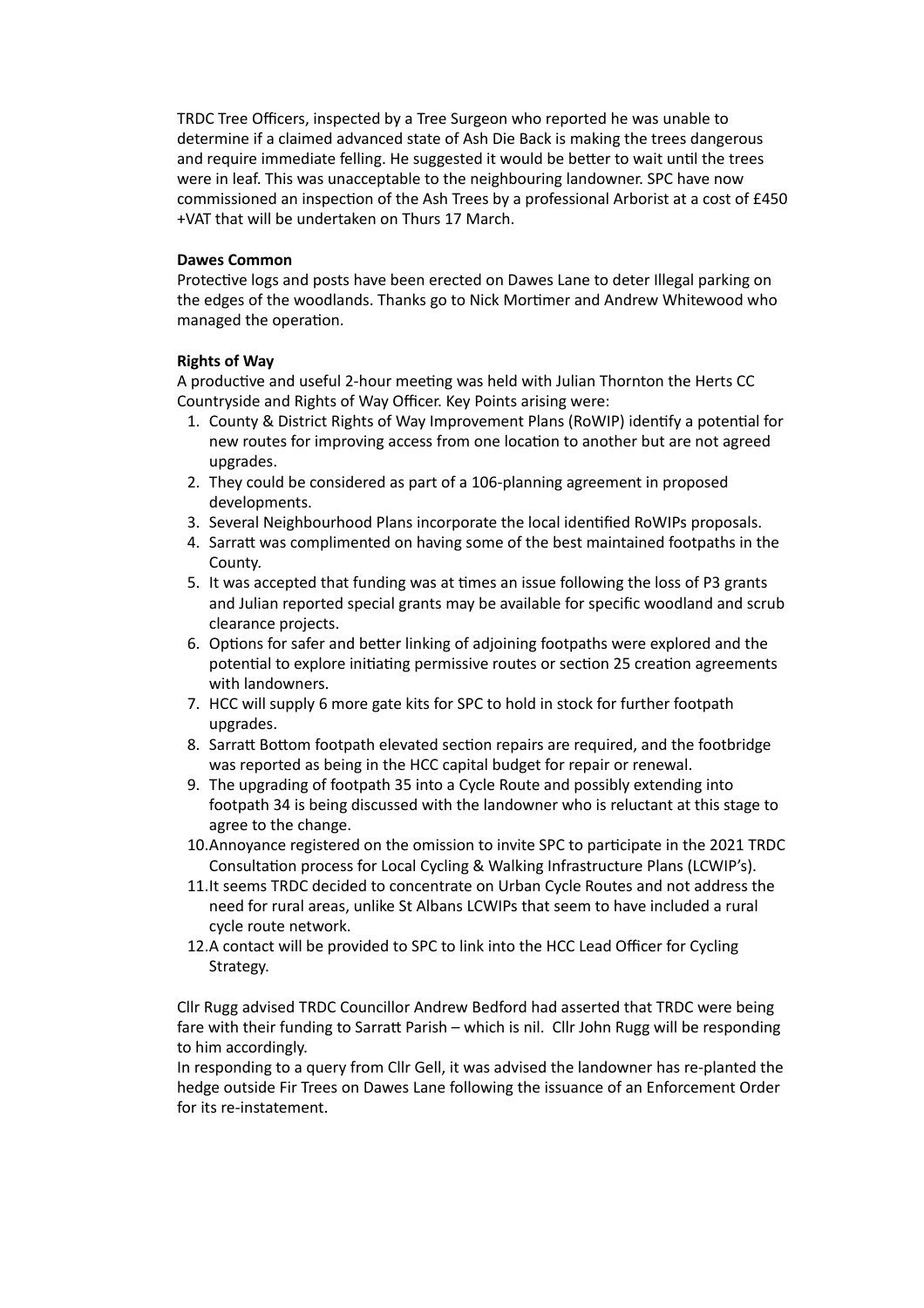### **348/22 WOODLAND MANAGEMENT PLAN**

SPC continues to wait for the official response from the Forestry Commission following the submission of the final (post consultation) version of the proposals.

## **349/22 SUSTAINABILITY REPORT**

- Cllr Diggins is assisting Cllr Garvey regarding the planting of an Oak tree at the entrance to the village from the Croxley end.
- Cllr Garvey and the Mission Employable Team have coppiced some 20ft tall selfseeded trees on the allotments. This has improved the look and ecosystem of the area.
- The KGV Committee are very open to the idea of EV charging points. The Village Hall however, is completely resistant. It was noted the Village Hall Committee really doesn't understand the subject. They are also very closed to people coming into the village. Local Pubs will be approached by Cllr Garvey as alternative EV charging locations.
- Cllr Garvey received an email about the ploughing up of Downer Drive verges. It is not known whose land this verge is. SPC will write to TRDC to ascertain ownership and provide photographs.

## **350/22 ALLOTMENT LEASE CONDITIONS**

The following proposal shared by Cllr Dobson with regard to how to mitigate against plots being left in a state of neglect was agreed by Council.

- a) A deposit scheme of £100 would be implemented immediately for any new tenants
- b) Plot holders whose plots have already been identified as in need of attention and have been written to in the last couple of months will have a £100 deposit added to their 22/23 invoice – this would cover the cost of bringing their plot back into order if they fail to do so themselves
- c) SPC will not levy a deposit charge on existing plot holders who have a track record of keeping their plot in good order, unless they move into category b). It was also noted the allotment annual tenancy rate will be increasing from £10 to £20 for the 22/23 year. Allotment invoices will be sent to plot holders by the Clerk before the end of April.

### **351/22 UPDATE ON PHONE BOXES**

- The required glass and fixings to repair the Buck's Hill phone box have been ordered from Unicorn Restorations and delivery is awaited so that the remediation works can begin. Once completed this box will be handed over to the CCRA and Cllr Dobson has written to the Chair of the CCRA with a letter of agreement to cover the new arrangements for the box's ongoing maintenance by the CCRA.
- Former Cllr Mortimer is enquiring with local builders about the removal of the phone box from Chandlers Cross to Sarratt School.

### **POLICY AND RESOURCES**

### **352/22 LEAD COUNCILLORS REPORT**

• Expenditure 98% of budget.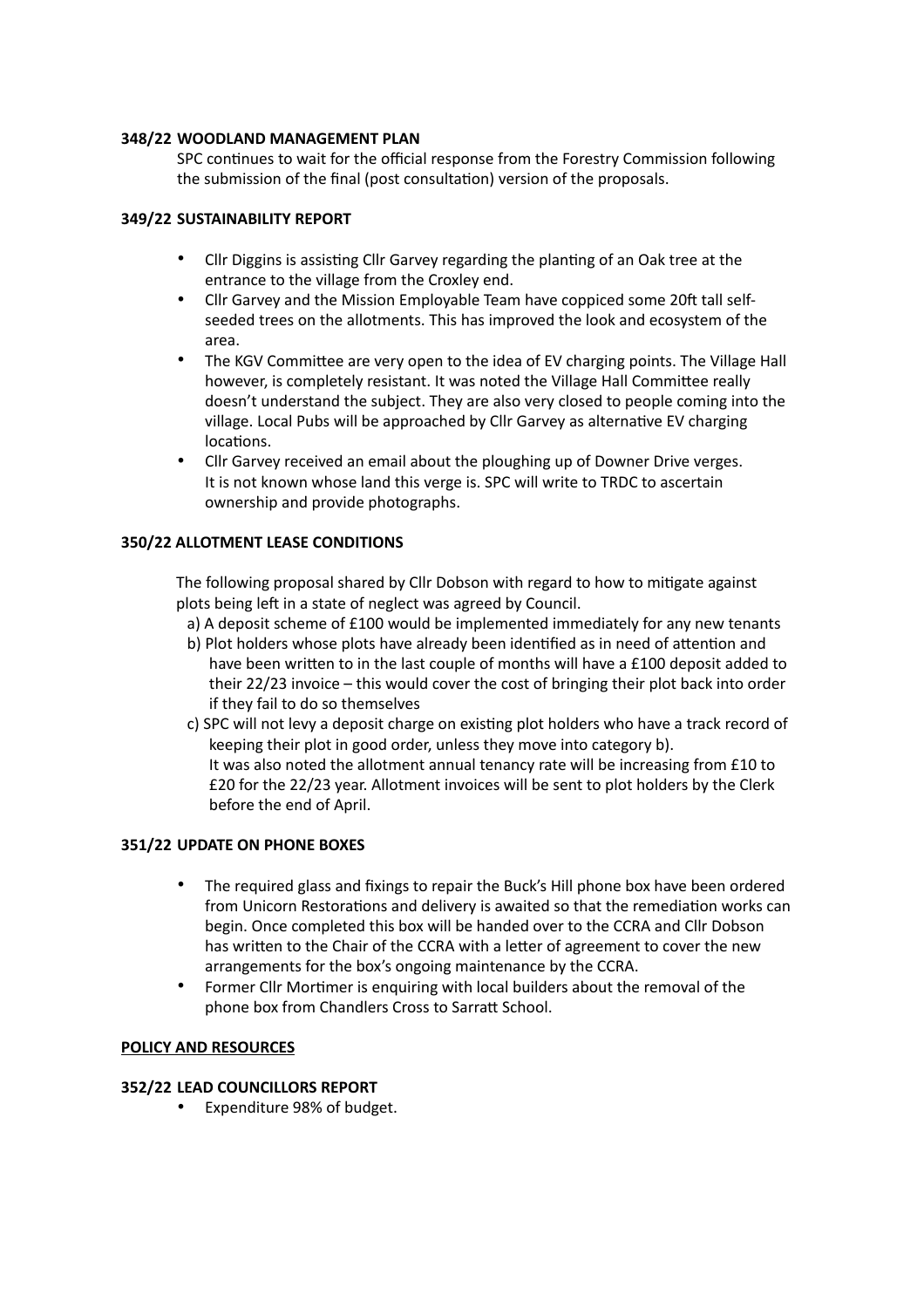- Admin costs are increased due to payments for additional administrative support while the Clerk is on sick leave
- £500 loss was made on the Allotments.
- Overall, SPC is a net receiver of VAT £15,000 on purchases. This helps to keep the Precept low.
- Contribution **balance** to retained funds currently £20,000 at the end of February 2022. This is likely to decrease to around £13,000 depending on March's expenditure.
- Bank reconciliation going forwards this will be signed off by Cllr John Rugg
- Approval on invoices retrospectively was a point raised recently, by the Auditor. Council discussed the practicality of approving invoices before release of actual funds from the current bank account. It was agreed that retrospective approval was necessary in terms of administrative procedures and ensuring timely payment to local suppliers. Mitigating controls over prior approval are entry of invoices for payment by the clerk and subsequent review and approval by two councillors the Resources & Policy Lead and the Chair of the Council. Cllr Lowry has adjusted the Financial policy to reflect retrospective approval as agreed by Council and the earlier policy update recommendation by the internal auditor. (see below 354/22)
- Risk Register software (LCRS) it was agreed the functionality of this software package is more than what is needed for Sarratt Parish Council and SPC will not be using it.
- An invoice for £2,500 to TRDC RoW, for the reimbursement of footpaths work and strimming has been paid.

### **353/22 APPROVAL OF PAYMENTS**

To approve the internet banking transactions to the sum of £6,221.23. Proposed: John Gell; Seconded: John Rugg

### **354/22 UPDATED POLICIES FOR REVIEW AND ADOPTION**

Councillors reviewed the following policies as part of its annual cycle of policy reviews:

- Amendments to the Finance Regulations
- Allotment Policy & Tenancy Agreement
- Code of Conduct
- Complaints Procedure
- Grievance Policy
- Unreasonably Persistent or Vexatious Complaints
- Grants

It was agreed to adopt the updated versions of these policies with effect from 8 March 2022, ad these will now be sent to Mike Edmund for publication on the SPC website.

### **HIGHWAYS**

### **355/22 LEAD COUNCILLORS REPORT**

**Roadworks and Diversions:** Major roadworks and diversions planned in our area are published on the 'One.Network' website:<https://one.network> (or simply Google Hertfordshire Roadworks and select One Network). Please note that if Parishioners need to plan ahead, this website allows a user to view any planned works, 2 weeks, 3 or 12 months ahead; a simple 'sign-in' is required (email and password) but the system then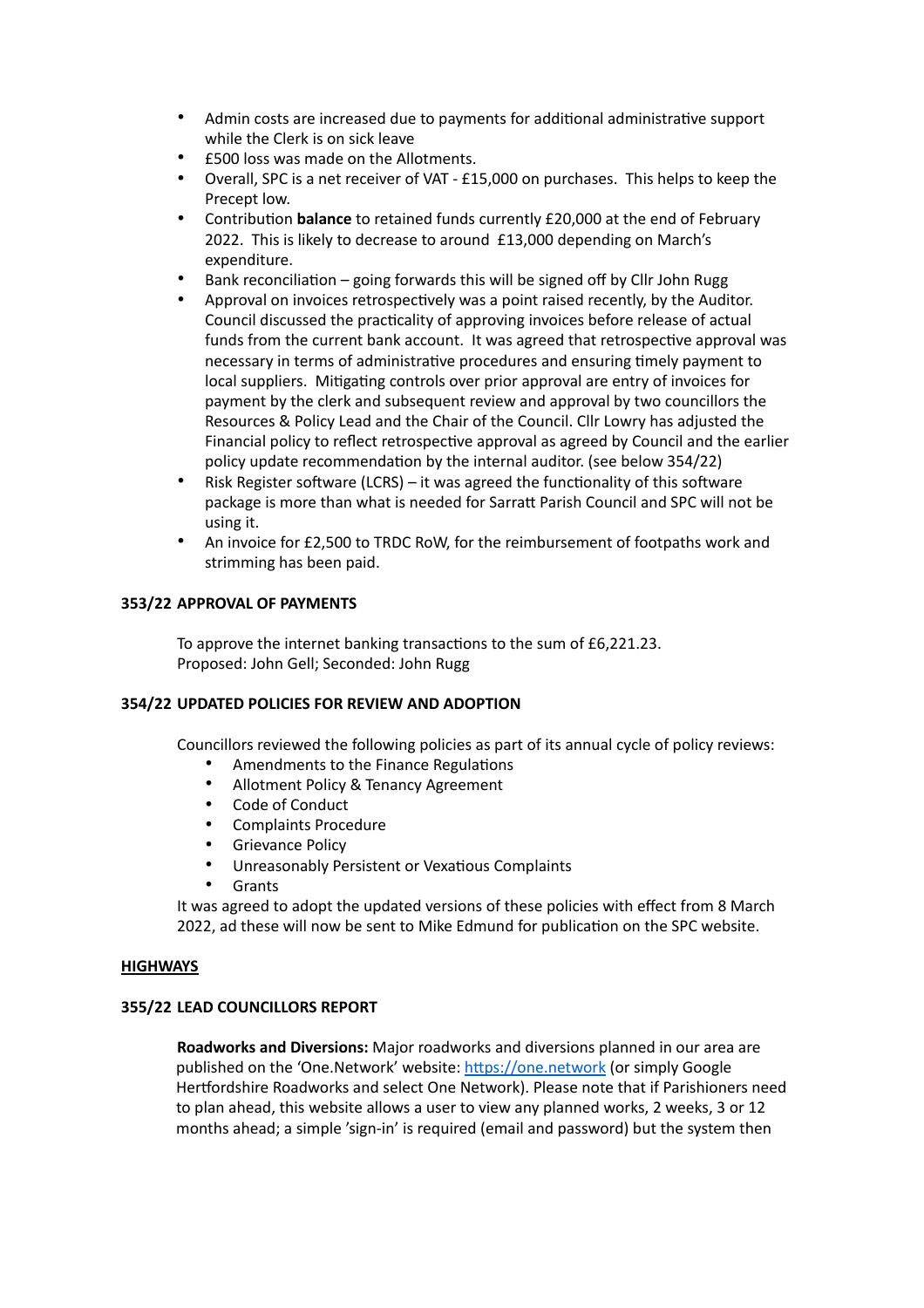remembers your preferred view. For those without access to computers, then Parishioners can ask the SPC Office to provide the details required.

**Road-Faults and Repairs:** With spring storms upon us, Parishioners are requested to report damaged roads as soon as possible. SPC's mechanism for reporting is via the HCC fault reporting portal, here: [https://www.hertfordshire.gov.uk/services/highways-roads](https://www.hertfordshire.gov.uk/services/highways-roads-and-pavements/report-a-problem/report-a-highway-fault/what-type-of-fault-are-you-reporting.aspx)[and-pavements/report-a-problem/report-a-highway-fault/what-type-of-fault-are-you](https://www.hertfordshire.gov.uk/services/highways-roads-and-pavements/report-a-problem/report-a-highway-fault/what-type-of-fault-are-you-reporting.aspx)[reporting.aspx](https://www.hertfordshire.gov.uk/services/highways-roads-and-pavements/report-a-problem/report-a-highway-fault/what-type-of-fault-are-you-reporting.aspx) This covers: road damage, potholes, fly-tipping, broken lights, flooding, in short, anything to do with roads. This portal is open for all to use and does work (ie Herts CC do respond). Alternatively, please contact the SPC Office and we will report it, but it will be slower.

**Active Speed Sign on Sarratt Green**. A resident kindly reported that one of the 'smiley' speed signs on Sarratt Green, from the Belsize direction was faulty: it showed speeds under 30 mph but not over, rather defeating the point of it. This was reported, via the Herts CC portal, and within the day, we received a reference number, which means it will be checked at least.

Cllr Diggins also reported on the following two issues**:**

- **Redhall Lane/Harrocks Wood flooding:** Cllr Diggins has been in a lively correspondence with the Woodland Trust, who still seem reluctant to accept their responsibilities. However, he has now got as far as the regional Estate Manager, based in Lincoln, and looks forward to reporting on progress. York House School has also agreed to put in a sump to alleviate the flooding problem.
- **Cycle Network.** As part of the Rights of Way (RoW) meeting with Mr Julian Thornton, the development of a cycle network was on the agenda. The discussion was very helpful and some useful pointers as to how to develop the idea advanced. Cllr Diggins will keep the Council and public informed.

#### **356/22 FINGERPOSTS**

Cllr Gell shared photos of the dilapidated fingerpost signs already replaced by himself, former Cllr Mortimer and Andrew Whitewood. The ones on the Green due to be replaced this year will be to be the same specification. Additionally, two brown heritage signs will be purchased detailing the directions to the 12 Century Church (Holy Cross). The fingerpost at the junction at Redhall Lane is also to be replaced. Andrew Whitewood will clear the hedgerow there and site it in a position where it will not be knocked down. SPC will use Sign of the Times again to manufacture these last 3 fingerpost replacements.

#### **357/22 CORRESPONDENCE**

A request from Cllr Dobson on behalf of Imogen Gilmour. Imogen has written to SPC as one of only 8 Scouts that have been selected from the Rickmansworth & Chorleywood District to represent the UK at the World Scout Jamboree being held in South Korea in August 2023. To attend she needs to raise £3-4,000. She would like to hold a fund-raising event on the Green opposite the Village Shop on the afternoon of Saturday 9th April from 2-4pm. This would involve half a dozen low-key activities aimed at primary school children and their parents. Some would be paid activities to raise funds (e.g. cake stall, games, face painting), others would be free activities e.g. rope bridge.